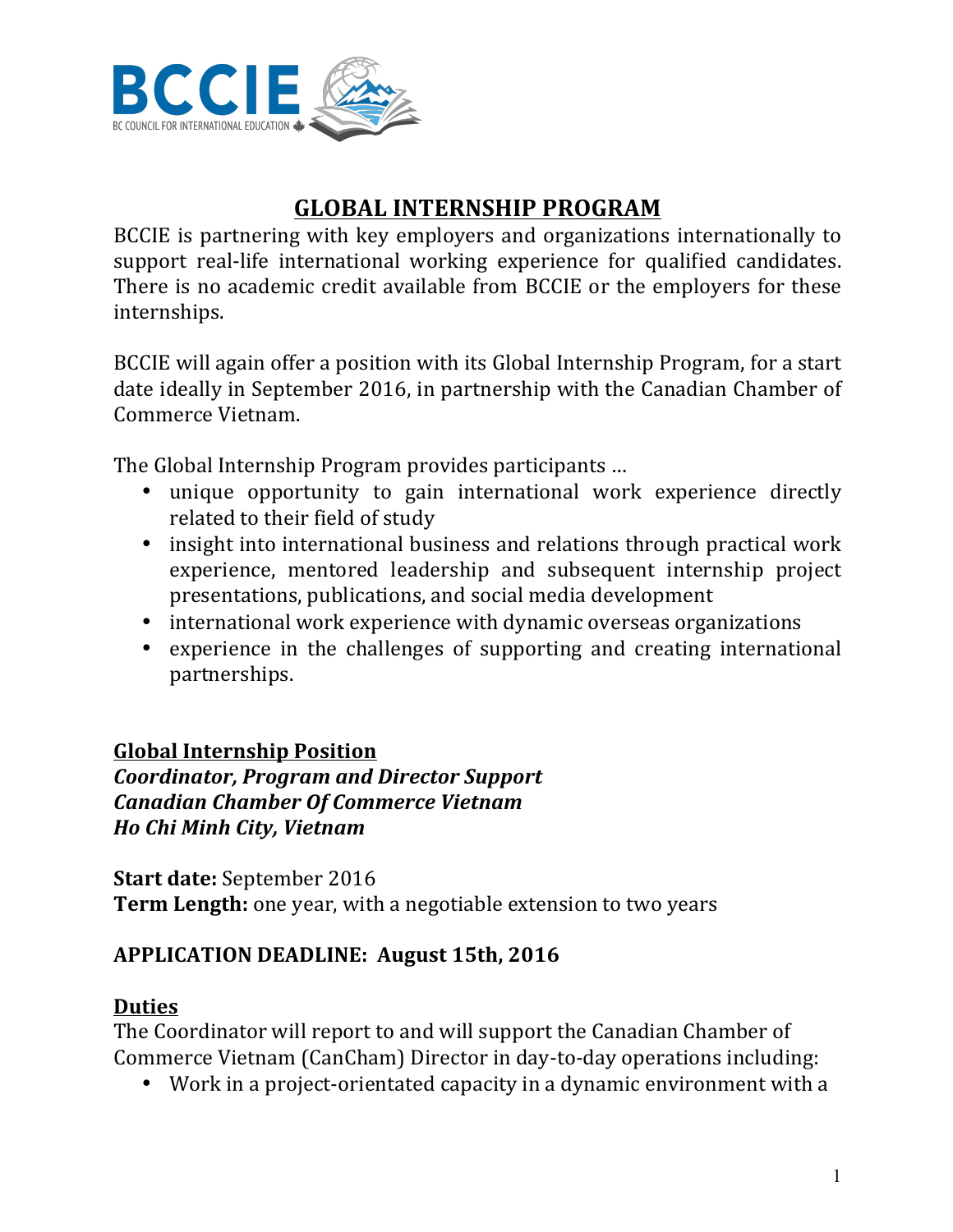

strong, capable and dynamic Board of senior and experienced business leaders, community leaders, and dedicated Canadians and Vietnamese

- Provision of financial reporting, accounts and accounting management
- Provision communication support and outreach with current clients: members and sponsors, and potential new clients
- Identify and pursue revenue generating opportunities through CanCham activities: memberships, sponsorships, other fund raising
- Organize and manage activities and events
- Client Relations Management (CRM)
- Develop marketing materials for services and products
- Assist with website management, social media and design
- Maintain relevant databases
- Engagement in networking opportunities
- Engagement in promotion and marketing
- Collaboration with CanCham partners and stakeholders from within Vietnam (such as Department of Global Affairs, Government of Canada, Canadian Embassy in Hanoi, Canadian Consulate in Ho Chi Minh City) and outside (Associations / Organizations / Companies such as BCCIE and CanCham members in Vietnam)
- Submit monthly blogs to BCstudyabroad.CA through BCCIE and the CanCham Newsletter.

## **Preferred Qualifications**

- Eligible candidates will be Canadian citizens and British Columbia residents.
- Candidates will have recently completed or will soon complete a **Master's degree** from a recognized B.C. university in a discipline related to economics, business, marketing/communications, international relations or related fields
- Native-like fluency in English
- Vietnamese language an asset
- Strong written communication skills, especially in reporting and operational communications
- Previous work experience and/or volunteering experience
- Proven understanding and interest in trade and/or commercial issues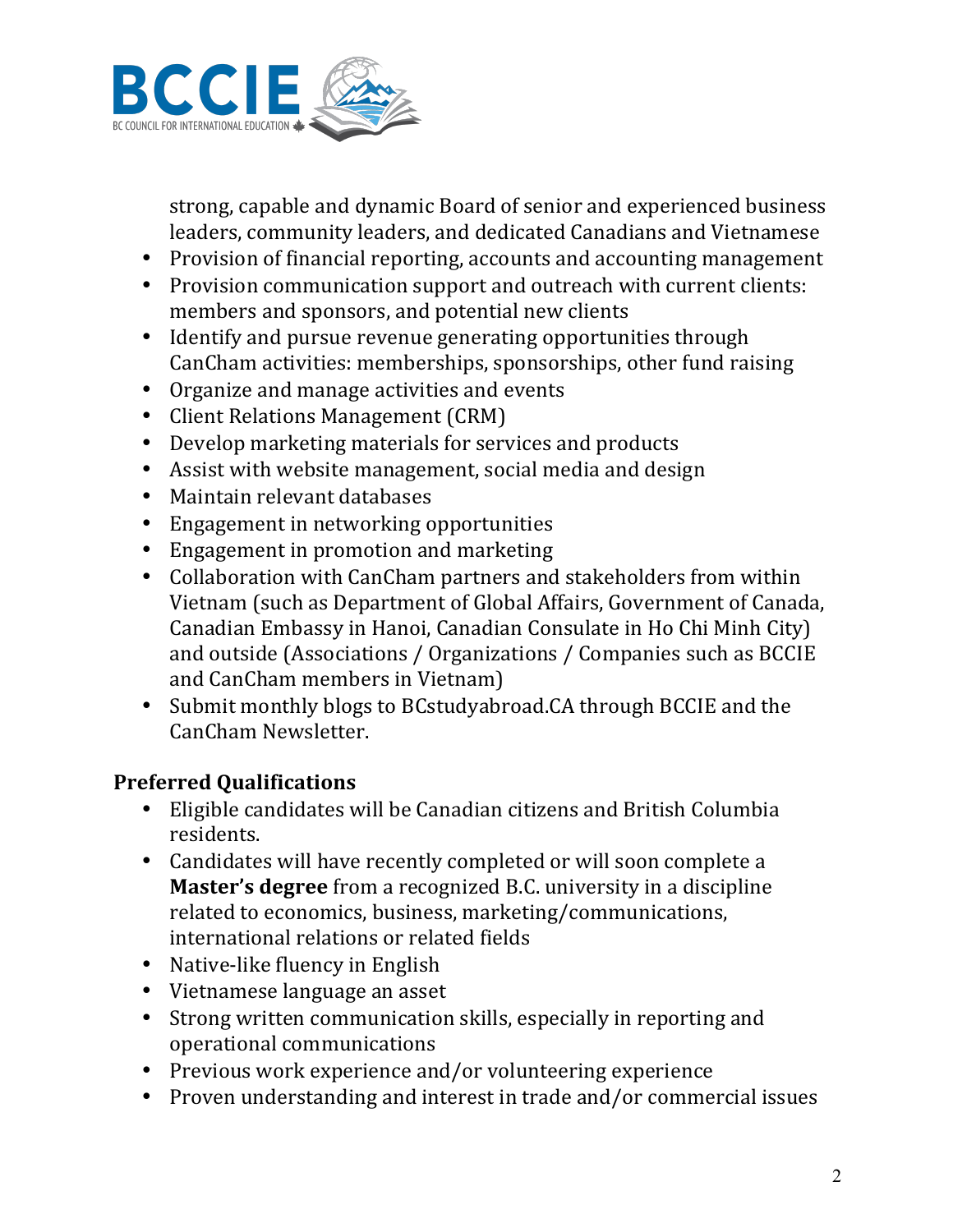

as well as internationalism, and international relations

- Proven interest in cultural dynamics
- Demonstrated ability to adapt to challenging circumstances and work with limited resources
- Ability to multitask, work with limited resources and adapt to challenging circumstances
- Solid networking and people skills
- Solid skills in strategic thinking and project evaluation
- Advanced research and organizational skills
- Attention to details
- Ability to work independently and to complete tasks on or ahead of schedule
- Entrepreneurial spirit
- Outgoing and professional and presentable demeanour
- Previous international travel, work or volunteer experience, especially in a developing country, is desirable

## **Remuneration and Conditions**

This internship is a contract salaried position of CAD\$1000 monthly. A basic outpatient health insurance policy will be provided, if the candidate requires. Assistance will be given to find appropriate accommodation which is estimated at approximately Cad \$250 for shared or more for private accommodation. Entry visas to Vietnam are readily available locally; support for acquiring your work visa while in Vietnam is available. This internship is conditional upon the candidate's ability to secure a Vietnamese work visa.

Successful candidate will be responsible to fund all personal costs, including airfare to Ho Chi Minh City, passport and entry visas, daily commuting costs, medical insurance, accommodation and all living costs associated with the internship from the remuneration or other self-identified funding sources.

The office is a small one and a collegial one and the successful candidate will need to work in close quarters with colleagues and be an independent worker, both self-sufficient and self-directed.